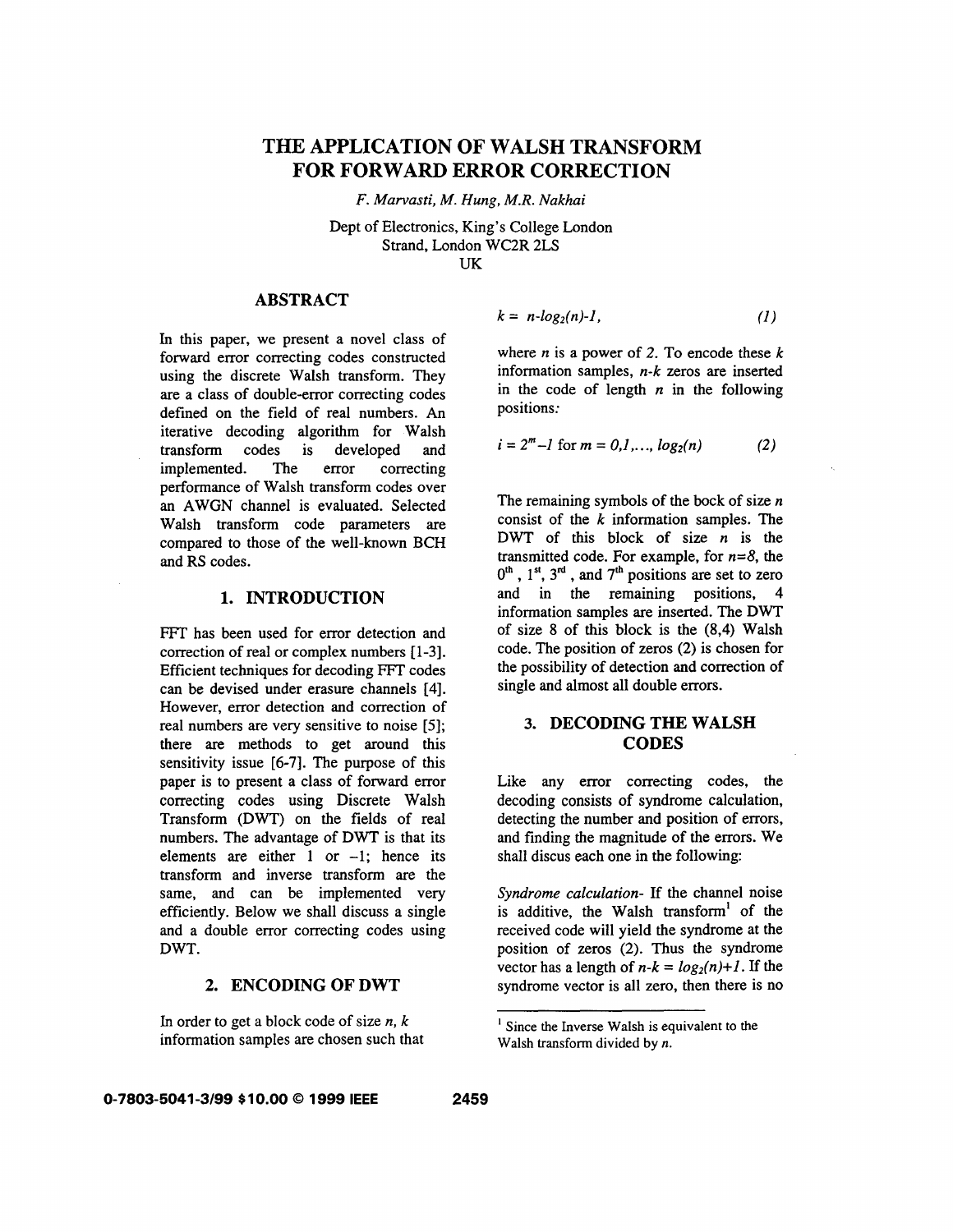error. In case of a single error, the absolute value of all the elements of the syndrome vector are equal to the absolute value **of** the error magnitude. If the elements of the syndrome vector do not show any pattern as mentioned above, there are two or more errors. The analysis for error detection and correction is as follows:

Let  $X_n$  be the transmitted code vector of block size *n* and  $Y_n$  be the received code vector. Since noise is assumed to be additive, we have

 $Y_n = X_n + E_n,$  (3) where  $E_n$  is the error signal. The syndrome is defined by the set of *n-k* equations:

$$
s_i = \sum_{j=0}^{n-1} Y_j * WAL \quad (i, j) = \sum_{j=0}^{n-1} E_j * WAL \quad (i, j)
$$

$$
i = 2m - 1 \text{ for } m = 0, 1, ..., \log_2(n) \tag{4}
$$

 $i$  is the position of zero as given in  $(2)$ . If there are no errors,  $s_i = 0$ , if there is only one error at position p, then the syndrome becomes:

$$
s_i = \sum_{j=0}^{n-1} E_j * WAL(i, j) = E_p * WAL(i, p)
$$
\n(5)

For all values of *i* defined in (2).

.

The above equation implies that, depending on *i* and *p*, the syndrome is equal to  $\pm E_n$ ;  $s_0$  is always equal to  $E_p$ - the magnitude of the error at position *p.* **A** surprisingly simple algorithm can be used to determine the position *p.* If we normalise the syndrome vector by  $s_0$ , and then convert 1's into 0's and **-1's** into 1 **'s,** a binary representation of the syndrome yields the position *p.* For example, if  $n = 8$ , the normalised syndrome matrix for a single error at positions  $p = 0$ , *I*, ..., 7 is in the following form:

|                     |  |  | 0 0 0 0 0 0 0 0 |  |     |
|---------------------|--|--|-----------------|--|-----|
|                     |  |  | 00000000        |  |     |
| $S=0$ 0 0 0 1 1 1 1 |  |  |                 |  | (6) |
|                     |  |  | 0 0 1 1 0 0 1 1 |  |     |
|                     |  |  | 0 1 0 1 0 1 0 1 |  |     |

where the first column of S represents the normalised and converted syndrome vector when  $p = 0$ , and the second column represents the syndrome vector when  $p=1$ , etc. **As** it can be seen in **(6),** the binary representation of each column determines the position *p.* Once p is known, the single error  $s_0 = E_p$  is subtracted from the received code vector  $Y_n$  at position  $p$  to get the actual transmitted code vector  $X_n$ .

If there are two errors, the syndrome will be unique for any pattern of loss provided that the absolute values of the two errors are not the same, i.e.,  $|E_p| \neq |E_q|$ . The syndrome of a **DWT** code **(4.1)** is given in Table 1.

| Positions |   |             | Syndrome                                          |              |  |
|-----------|---|-------------|---------------------------------------------------|--------------|--|
| p         |   | Ċg          | ¢ı                                                | ¢,           |  |
| 0         |   | $E + E$     | $E_{\bullet} + E_{\bullet}$                       | $E_0 - E_0$  |  |
| 0         |   | $E_p + E_q$ | $E_p - E_q$                                       | $E_p + E_q$  |  |
| 0         |   | $E_p + E_q$ | $E_p \cdot E_q$                                   | $E_p - E_q$  |  |
|           | ٦ | $E_p + E_q$ | $\mathsf{E}_\mathsf{p}\cdot\mathsf{E}_\mathsf{q}$ | $-E_p + E_q$ |  |
|           |   | $E_p + E_q$ | $E_p - E_q$                                       | $-E_p - E_q$ |  |
|           |   | $E_p + E_q$ | $-E_p - E_q$                                      | $E_p - E_q$  |  |

Table 1. Syndromes of the (4,1) Walsh transform code with double errors

This table shows that if the magnitudes of the errors are not equal, the syndrome uniquely represents any pattern of two losses. In general, a systematic algorithm can be used to detect the position of the two errors, *p* and *q;* the algorithm is given below: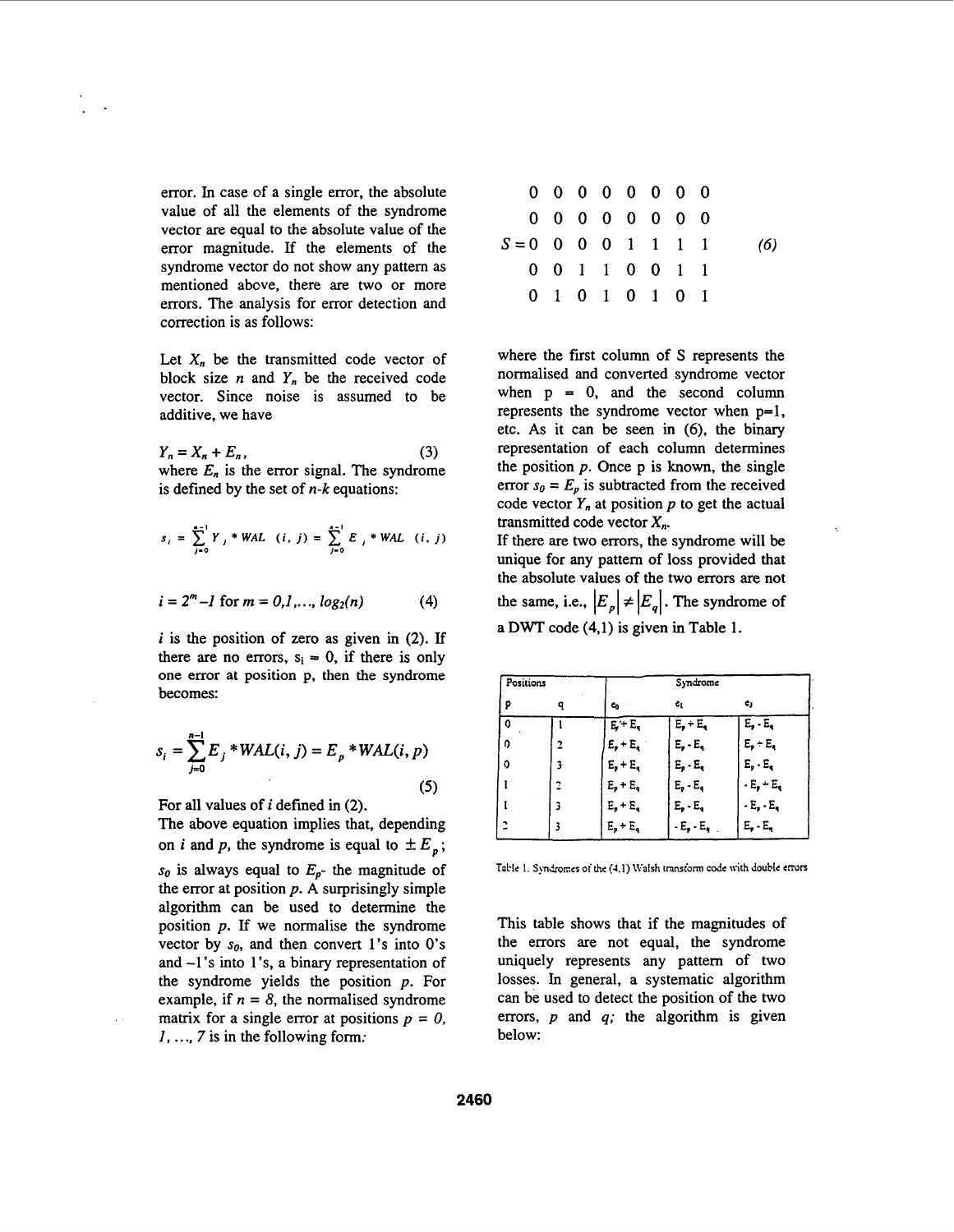### *Algorithm*

*Initialise error positions p and q. For m=I to log(n)-1 Calculate i=2"-I, If*  $s_0 = s_i$ , then no operation, *Else if*  $s_0 = -s_i$ , then add (n/2<sup>m</sup>) to p and q, *Else add (n12") to q and exit Loop-1 /\*Loop I \*I End Calculate c=2"-I Ifm=log(n), add I to q, Else /\*Loop 2\*/ For m=(m+l) to log(n) Calculate i=2'"-1, If*  $s_0 = s_i$  and  $s_c \neq s_i$ , *then no operation Else if*  $s_0 \neq s_i$  *and*  $s_c = s_i$ *, add* (n/2<sup>m</sup>) to *q*, *Else if*  $s_0 \neq s_i$  *and*  $s_c = -s_i$ *, add* (*n*/2<sup>*m*</sup>) *to p*, *Else if*  $s_0 = -s_i$  *and*  $s_i \neq s_i$ *, add* (n/2<sup>*m*</sup>) to p *Else declare error postions not found, and exit and q, End* 

#### *Return error positions p and q.*

# **4. ERASURE CHANNELS**

For erasure channels, the positions of errors are known and there are no ambiguities in case the absolute values of double errors are equal. Therefore, DWT codes can always correct for two erased (lost) samples. Many triple and more erasures may also be corrected depending on *n* and *k* of the  $(n, k)$ DWT code.

### **5. PERFORMANCE EVALUATION**

The performance of DWT codes is evaluated over AWGN channel using *32ary*  **MFSK** modulation with non-coherent detection and hard-decision decoding. The bit error rates with respect *to* Signal-to-Noise ratio  $(E_b/N_0)$  of different DWT codes are shown in Figure **1.** The code rates of DWT codes compared *to* those **of** double error correcting BCH codes are better as can be seen in Table **2.** 



Figure 1 Bit error rate for (n,k) Walsh transform coded systems using noncoherently **detected 32-a~ MFSK modulation over an AWGN channel**